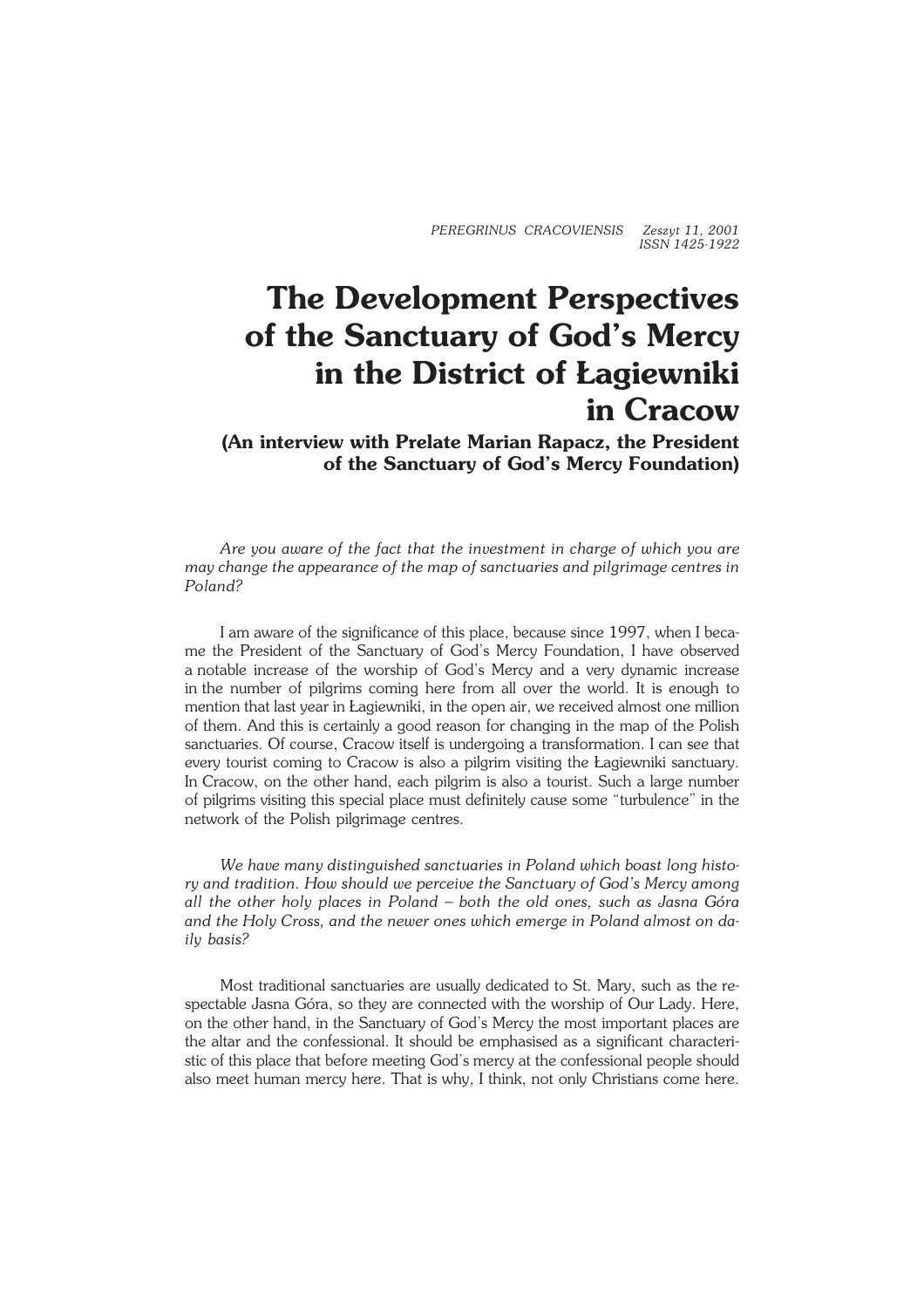There are also searching people, sometimes atheists or people whom life has inju− red. They are looking for some anchorage or they hope that someone here can help them, even in a human way. And this is some basic characteristic feature ofthis place. In a way it accounts for the fact that the development plan of the sanctuary includes also the *home of merciful ministration*. It will house various counselling institutions. In other words, it will provide human mercy to cure human misery.

*What is missing from the present infrastructure of the Sanctuary? Why has its development been planned with such a momentum, perhaps even hurriedly?*

We could ask: '*Isn't it too late to build the Sanctuary, if nearly one million pilgrims can be received in the open air?'* Of course, all that has evolved some− how. Sister Faustina's beatification certainly enhanced the worship of God's Mercy. Now her canonisation should intensify it even further. Thus, it can be answered: 'it is high time we had a new Sanctuary which this place deserves'. Being aware of the fact that the nuns cannot be left unassisted with the task of developing the Sanctuary, Cardinal Franciszek Macharski established a special Foundation.

*We can come up with an idea that the essence of the Sanctuary of God's Mercy is its function of the symbol of the Third Millennium of Christianity. What should its status in Poland and in the world be?*

In spite of the immense progress, the ending century has also unfortunately been the century of the civilisation of death. Millions of human lives were lost during the October Revolution, some more millions during the First and the Second World War and millions of babies were not allowed to be born in the times of peace... And then, Christ comes to this generation, which lives as if in terrible dark− ness, in order to remind them through Sister Faustina the truth about God's Mercy. If man does not turn towards God's Mercy, if he does not live according to thewords: *"Jesus, I trust in You"*, and he would rather live according to the words: *"Jesus, Ido not trust in You"*, then we are all bound to destroy one another. And that is why the Third Millenium that is about to begin and the new epoch must be *the* epoch of mercy.

*The canonisation of Sister Faustina is undoubtedly a great symbol. Will it be a 'breakthrough point' for the Sanctuary and its further development? Orwill it only enhance the continuation of the popularisation process of the worship ofGod's Mercy, which we have observed since Her beatification, or even ear− lier?*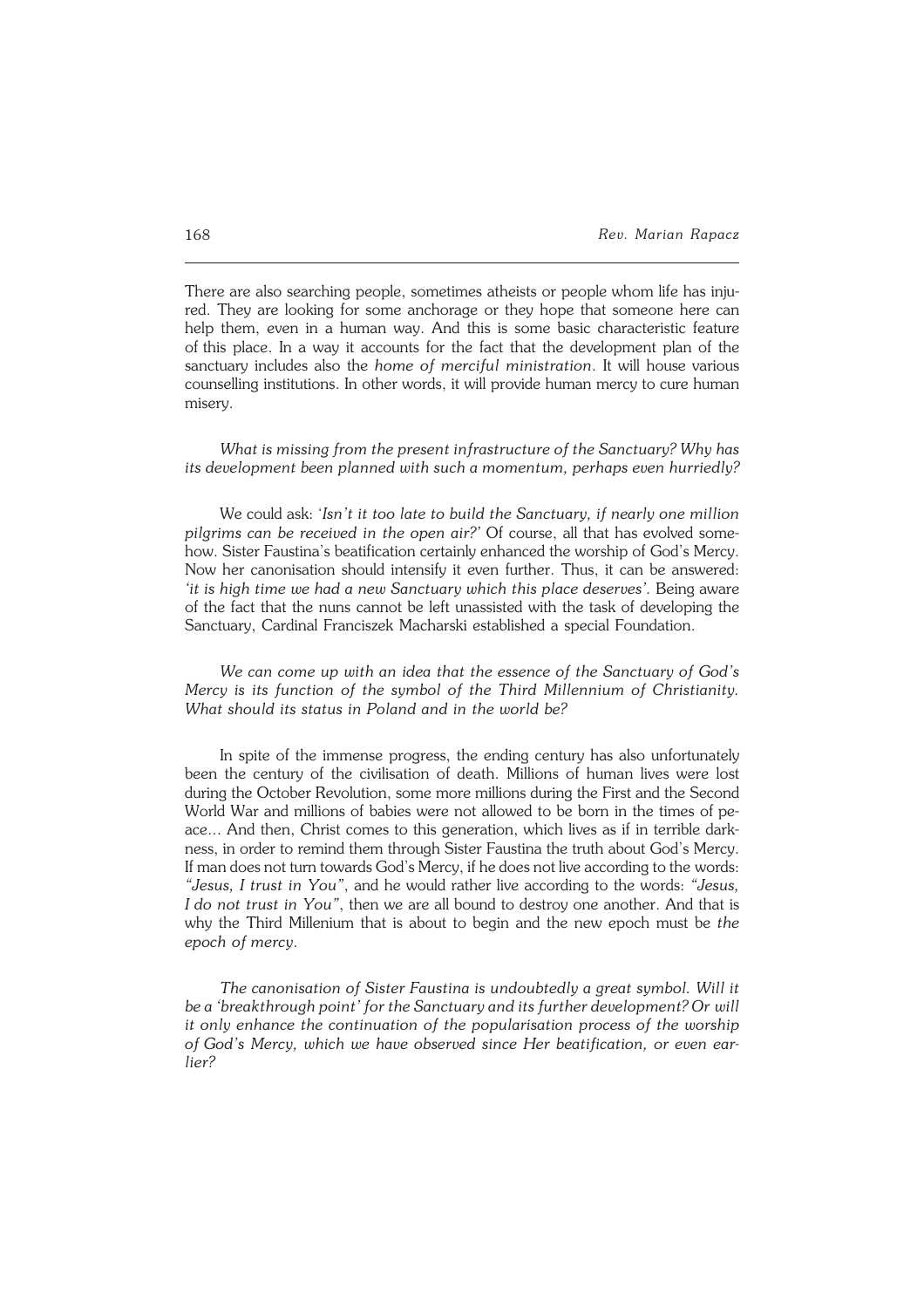It is worth making a point of the fact that Faustina is the first Polish woman to be canonised in over one thousand years of history of the Polish Church. It is very significant that an average *Kowalska*, as it is said in Poland, will be the first Polish woman saint. It is certain that Lord Jesus sends out Sister Faustina with the messa− ge of God's Mercy to the world. And she knows her place. She never moves ahead of Lord Jesus or exposes her own self. She continues to be a servant and to be fascinated with God. She keeps saying: *"Even if Thou killed me, I would not cease to trust in You."*All the time Faustina remains in the service of God's Mercy.

*What are the basic tenets and the main idea of the development of the Łagiewniki Sanctuary? What are its theological as well as the architectural andlandscape assumptions that would enable to obtain the religious objectives as well as the objectives of the worship?*

According to Professor W. Cęckiewicz, who is the chief designer, the idea of the design refers to the two beams coming out of Lord Jesus' heart – the red one and the pale one. Hence, the idea of having an oval church involves a solution according to which the radiate lines−rays come out from the altar, which is the central place in the church, and they end at the confessionals. Also the whole church is lighted from the top in such a way that it brings about the association with the rays coming out from the picture (in the altar). Thus, the design of the church, which has been given various awards, is ultra−modern. At the same time, it does not interfere with the existing church and convent complex built over one hundred years ago.

## *What buildings in the sanctuary complex are going to be built?*

At present we are building a new church and its tower. At the same time, we are building the ministration facilities, such as a hall for holding conferences, sym− posia, lectures, etc. Simultaneous, or even more advanced, is the construction of the already mentioned The Home of Merciful Ministration. A covered corridor will link it with the church. We believe that this stage of the project implementation (in the unfinished state) will be completed by June 2001. The next stage, the finishing of the constructed buildings, will be executed depending on the financial means we have at our disposal.

*Are any other facilities, such as a pilgrim's house, planned? If crowds of pilgrims from Poland and from abroad are to come here, there will be a need for the infrastructure allowing to receive them and to attend to them and above all to make sure that they get the proper ministration.*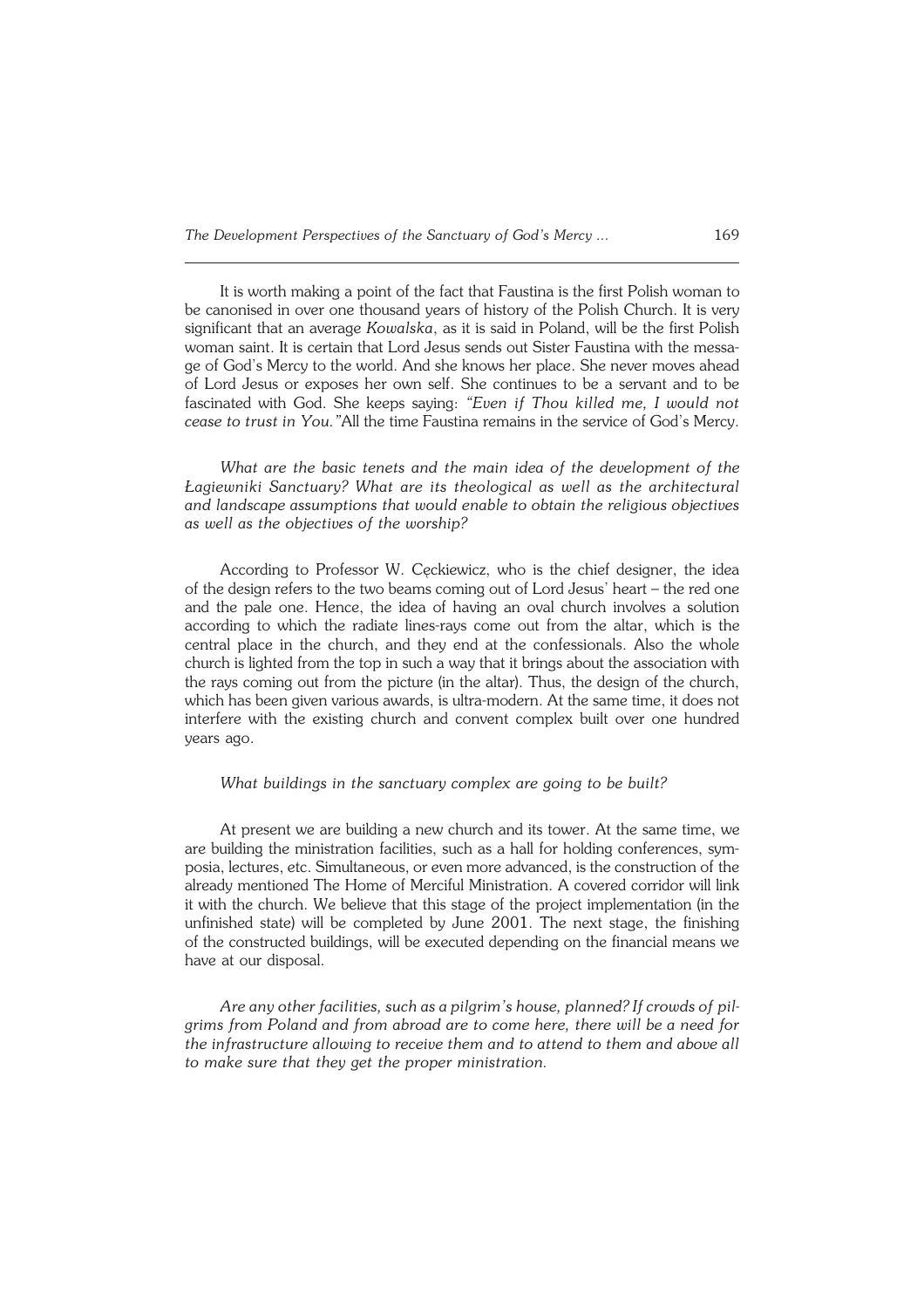The Home of Merciful Ministration will partly perform the function of a pil− grim's house. There will be about 40−50 single and double rooms on its upper floors, where at least some pilgrims will be able to find accommodation. It is possible, however, that in the future  $-$  if we can afford it  $-$  we will build such houses. Yet when we look at the great sanctuaries worldwide, we can see that they do not have such houses, since the whole town becomes a hotel.

## *What will be the function of the present chapel, after the new church is built? Where will the picture of Our Merciful Lord be situated?*

In my opinion it is not possible to build the Sanctuary in such a way that the old chapel is 'walled up', since anyone who prays in the new church will have the wish to visit the one in which Sister Faustina used to say her prayers. And besides, it is Sister Faustina's wish that a dozen sisters or so should be selected for the incessant adoration of the Holy Sacrament. They should also beg for mercy for the whole world. I think that it is time that the existing Sanctuary became such a place of eternal adoration and prayer for God's Mercy for the whole world. The picture will be in both buildings – in the old one and in the new one. One cannot imagine the picture being taken from the old church to the new one. There will certainly be a new picture in the new church (perhaps of different size) and the holy relics of Sister Faustina. The construction site of the new church has deliberately been located in a close vicinity of the old one, in order to avoid creating the impres− sion that there are 'two sanctuaries'. Of course, in Łagiewniki it is not possible to introduce the solution used in Assisi, where Porcinunculla has been incorporated by the new structure.

*How many pilgrims at a time will the Sanctuary be able to receive andse− rve? Are there any forecasts concerning the intensification of the pilgrimage movement in Łagiewniki?*

The part of the new church that is meant for the congregation has the area of  $1500 \text{ m}^2$ , while the chancel is designed for up to  $100 \text{ co-celebrants}$ . Thus, on weekdays, about one hundred more people will be able to pray in the chancel. There will also be a lower church, functioning as the central chapel, surrounded by four smaller ones. They are specially designed in such a way that it will be possible to attend there to groups of pilgrims speaking different languages. Therefore, about 5000 people will be able to find comfortable conditions for prayer in the new church.

*And how about the surroundings of the Sanctuary? There are such holi− days which attract large numbers of pilgrims – sometimes as many as several*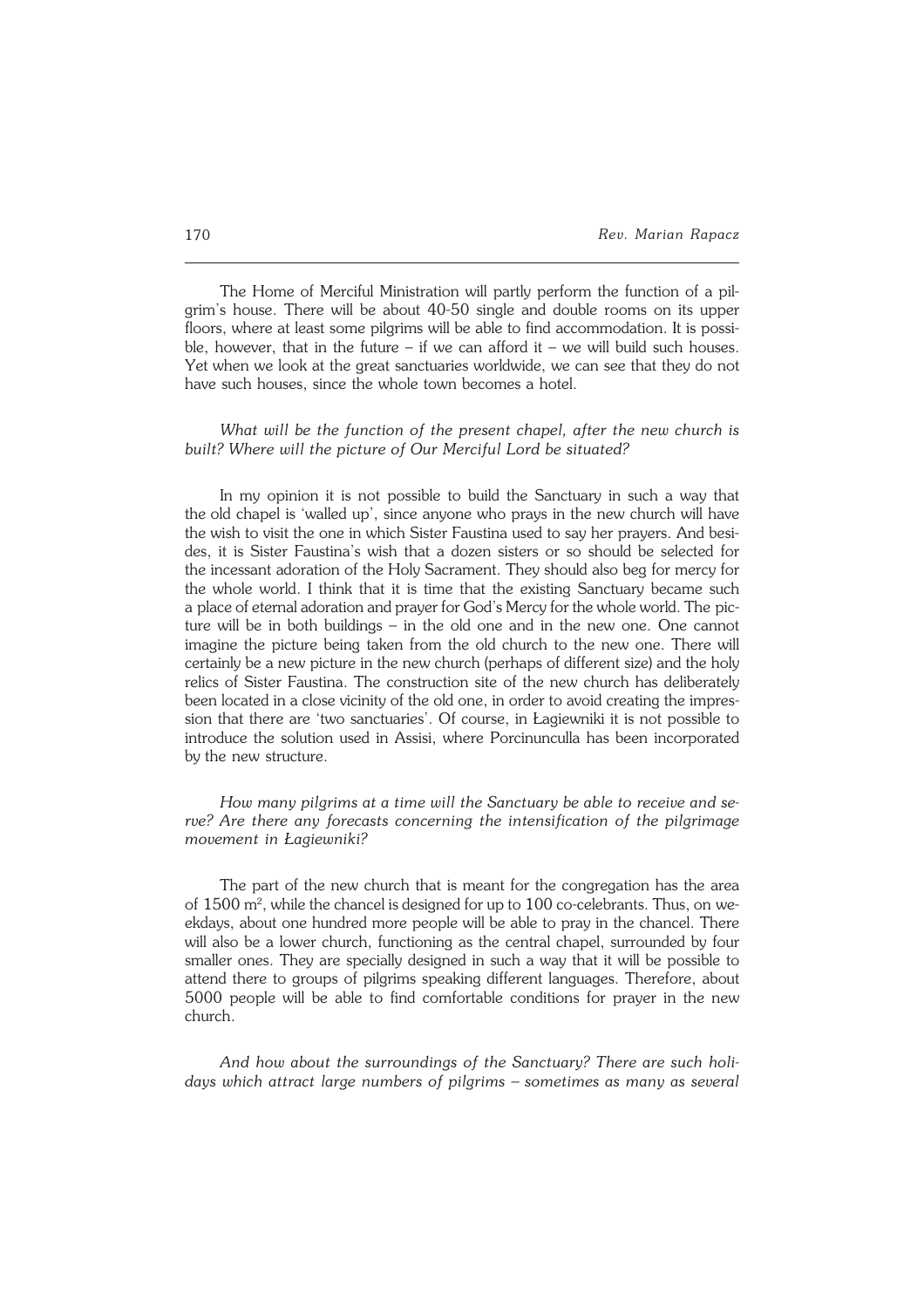*hundred thousand. Are there any calculations or estimates concerning the full capacity of the Sanctuary complex?*

We have noticed that from year to year more and more pilgrims come on the Holiday of God's Mercy. Last year, from Saturday evening till Sunday evening there were about 130 thousand of them. While building the new Sanctuary we anticipate such gatherings, of course. Even an open−air altar has been designed for that pur− pose. On the Holiday of God's Mercy, about 200 thousand people will be able to take part in the liturgy. So the space is really a bit limited.

*At present the access to the Sanctuary is complicated and inconvenient. What communication solutions will be introduced?*

Unfortunately, the Foundation cannot solve the communication problems byitself. The authorities of the City are competent to do something about it. At the moment there is only one approach to the Sanctuary – along Sister Faustina Street. The construction of the Cracow by−pass is now being continued and in the future the best access to the Sanctuary from it will be situated in Witos Street. And anyway Witos Street is being extended onto the convent grounds, near the Wilga River, in the direction of the Zakopianka highway.

*Will there be a parking lot or, to be exact, several parking lots in the vicinity of the Sanctuary?*

We are planning a parking lot within the area of the Sanctuary grounds.

*What is the time schedule for the project implementation? When will the whole world be able to see the Sanctuary of God's Mercy in its full splendour?*

The splendour depends on the financial resources, of course. As I have alre− ady mentioned, the building in the unfinished state will be ready in 2001, but the finishing depends on the collected funds. We believe that the number of contributors will be growing and that there will not be just minor donations but also substan− tial contributions from rich sponsors. I think that in some four or five years the whole project will be roughly finished.

*Is there any interest in the construction of the Sanctuary?What is its scale? Arethere any responses from abroad? It the letter of the Episcopate the Łagiewniki Sanctuary ismentioned as one of the three major national sacral investment projects.*